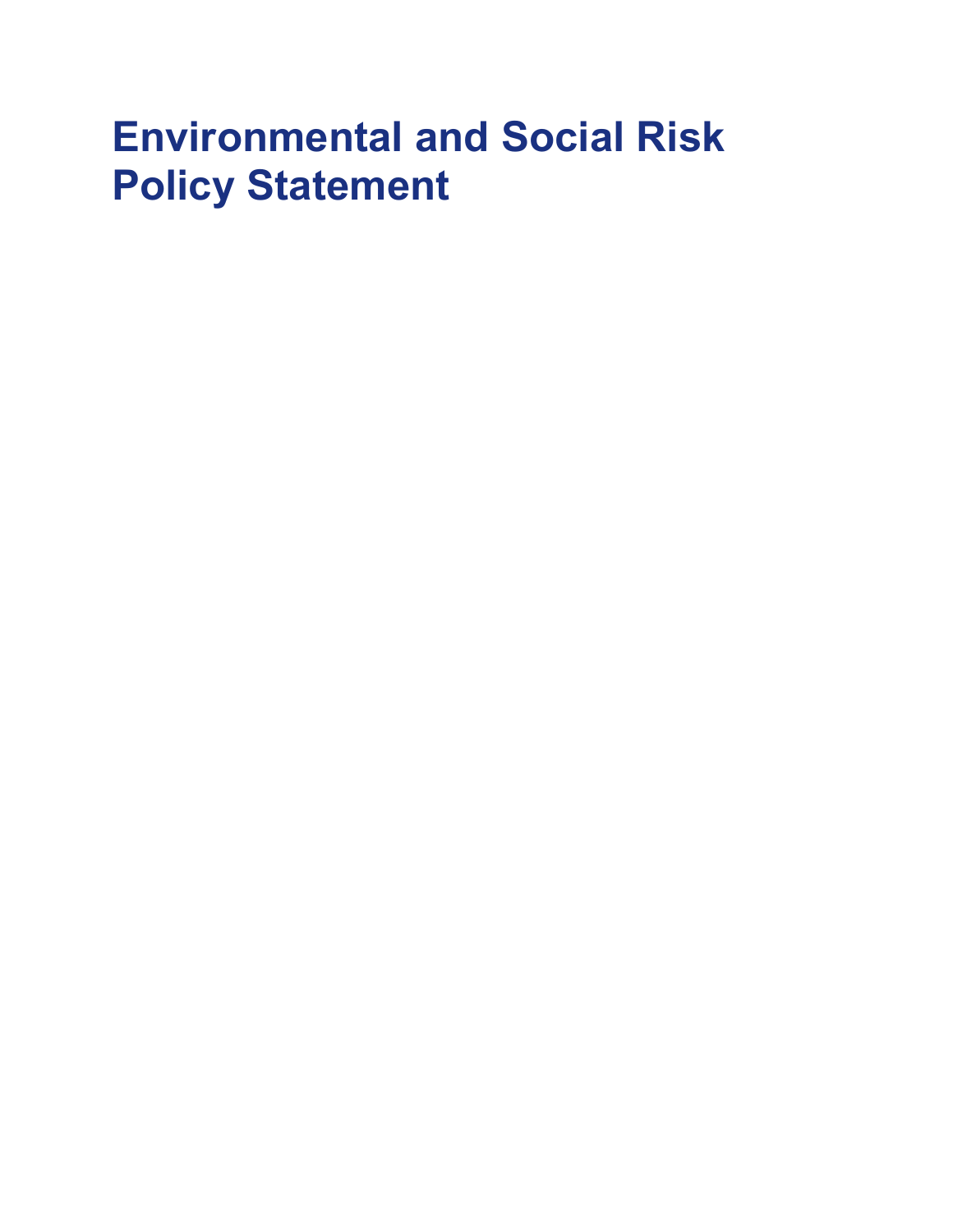# **Introduction**

At U.S. Bank, we care deeply about meeting all of our stakeholders' needs, promoting sustainable business practices, and supporting economic growth. It is one of the reasons U.S. Bank was named a World's Most Ethical Company by the Ethisphere Institute in 2021 for the seventh consecutive year. Our approach to our business encompasses corporate responsibility and risk management discipline by embedding strong environmental, social and governance (ESG) principles into our business strategy.

Business risks and opportunities presented by key ESG issues are addressed in our ESG report available at usbank.com. The report describes our ethical, speak-up culture, our efforts to protect customer data and privacy, our commitment to building a workforce for the future, and our focus on creating financial well-being and inclusion in the communities we serve. It also shows how we assess and mitigate the risks associated with these topics, including climate change.

This Environmental and Social Risk Policy (ESRP) statement formalizes our key relationship principles and outlines our approach to reduce the risk of engaging in relationships that have legal, regulatory, political, ethical, environmental, or social responsibility factors which may create elevated risk. It is critical for our company to follow an enterprise-wide framework for identifying and managing the risk associated with doing business with customers that are engaged in activities with specific environmental and social impacts.

# **Overview**

At U.S. Bank, we have developed an enterprise-wide approach to managing and overseeing our relationships, including customers and other business partners, that present heightened risk based on the type of business conducted or other aspects of the relationship's positioning on various ESG issues.

Our comprehensive risk management process ensures we are appropriately managing the risk associated with serving our customers, including those in higher-risk industries. Should we find a customer is out of compliance or introduces unacceptable risk to the bank, we reevaluate our position and determine appropriate actions, which can include exiting our business with the client.

ESG sensitivity is an important component of our credit, investment, underwriting, and payment procedures and is integrated into our overall risk management philosophy. Since we serve a broad spectrum of enterprises across a diverse array of industries, we embrace a balanced approach to addressing the needs of our communities, customers, employees and shareholders.

# Approach

At U.S. Bank, we actively participate in thoughtful and respectful discussions on topics that are consistent with our core values, impact our communities and affect our company's long-term ability to do business. As a financial institution, our focus is on providing access to financial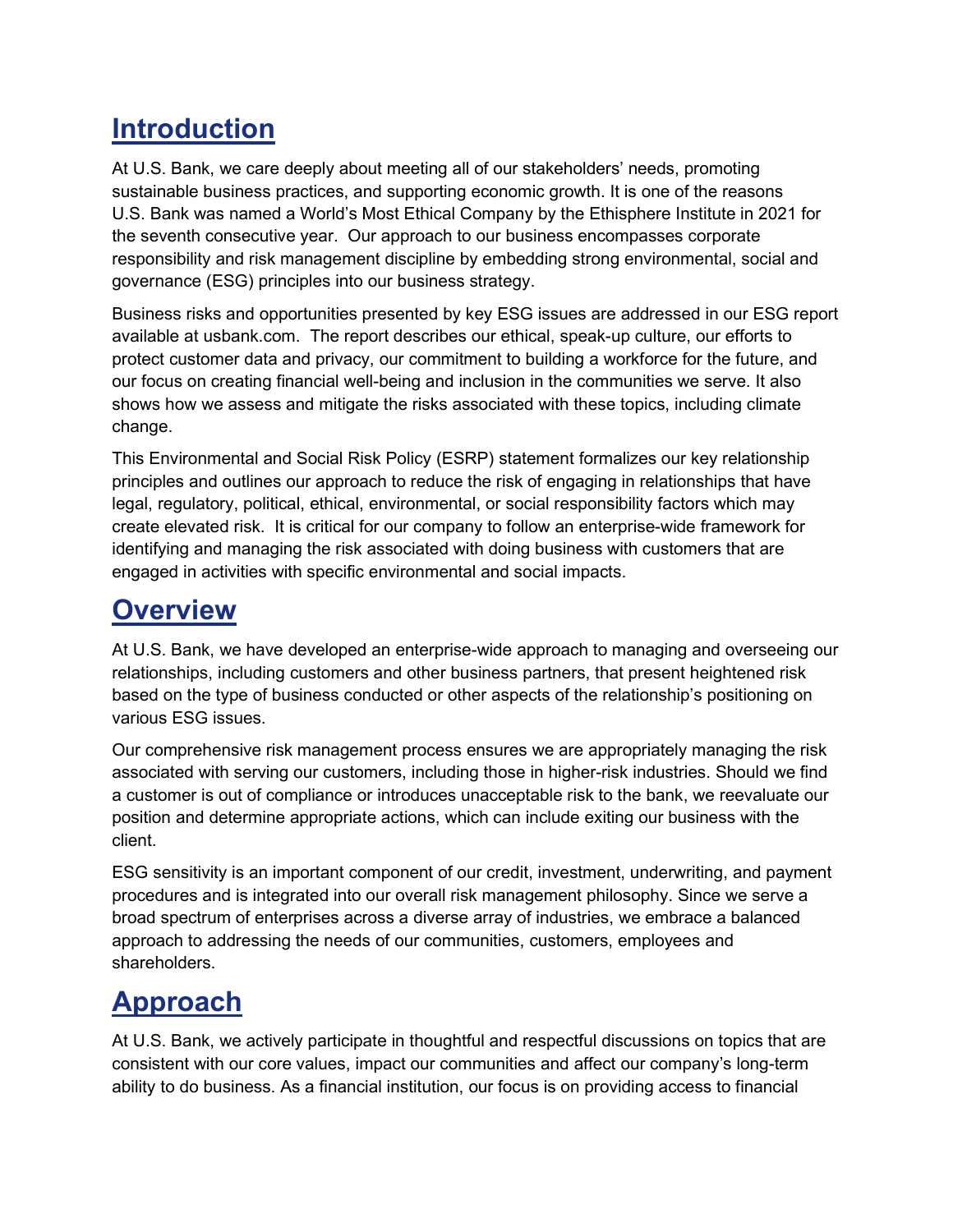services and in a way that upholds all state, federal and local laws and regulations. We continuously review our policies to ensure they align with changes in legislation and regulation.

To that end, U.S. Bank has identified relationships, including relationships with customers, vendors, investment partners and others, that pose unacceptable or heightened risk to our company. Current or potential relationships that are deemed to pose unacceptable risk are strictly prohibited. Relationships that present substantial potential or actual risk require additional due diligence and elevated levels of approvals.

### Due Diligence

For relationships in a heightened risk industry or engaged in heightened risk activity, additional due diligence is performed to evaluate risks specific to that customer. The additional due diligence includes an assessment of items such as past compliance with laws and regulations and programs in place that mitigate the potential for negative outcomes, such as damage to the environment or impact to communities.

Business lines must also perform additional environmental due diligence requirements for customers operating within environmentally sensitive industries to better guide decisions on new or prospective relationships. These industries or sectors include, but are not limited to:

- Coal mining
- Forestry
- Oil and gas production
	- o Hydraulic fracturing
	- o Oil sands
	- o Arctic, Alaska, or offshore oil extraction
- Metals mining
- Electric power generation
	- o Nuclear
	- o Coal
	- o Hydroelectric

This environmental due diligence requirement applies to all prospective and existing customer relationships meeting specific thresholds. The due diligence and review requirements ensure a prospective or existing customer's policies and processes are sound and effective as they relate to the environment and the community in which it operates. For customers in certain environmental industries or sectors, we require our commercial clients to be in compliance with all state and local, national and international environmental laws and will verify adherence to such laws through certification or due diligence, as appropriate.

This additional environmental due diligence focuses, in part, on:

- Past and present environmental compliance with laws and regulations.
- Internal framework related to environmental risk management.
- Potential impact on dependent communities and indigenous people.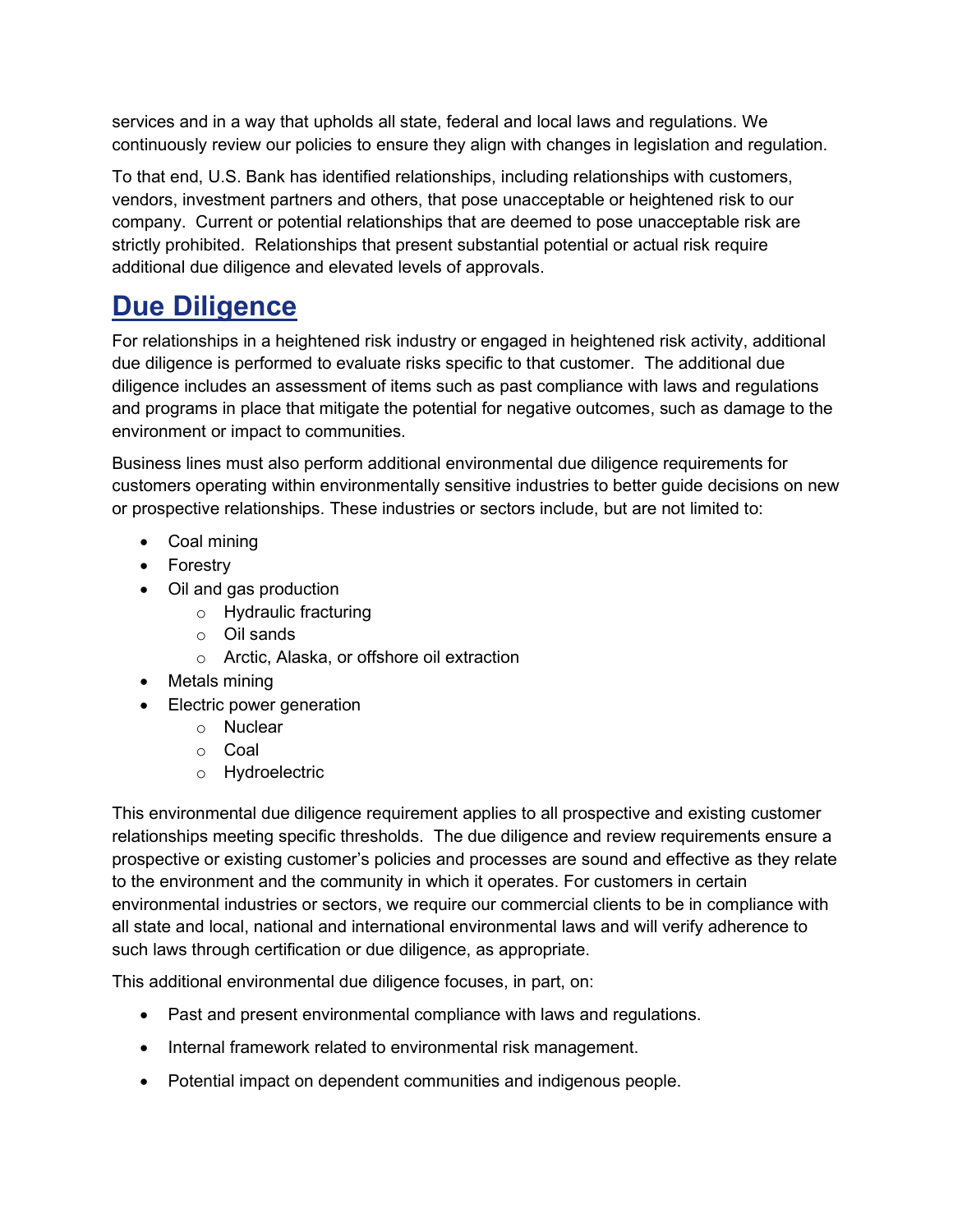When evaluating relationships requiring additional due diligence, our Reputation Risk Management group partners with specialists across the company to ensure all pertinent risks are considered and evaluated as part of the decision to engage, maintain, or exit a relationship. Among others, Reputation Risk Management may engage with the following risk and compliance partners to ensure all relevant aspects of a relationship are considered when engaging or determining to maintain a relationship.

#### Environmental Program Manager

The day-to-day management of the Company's environmental initiatives is managed by the Environmental Program Manager as part of the Corporate Social Responsibility division which oversees Environmental Responsibility and ESG activities for the Company. The Environmental Program Manager reviews environmental due diligence escalations to determine whether further escalation is needed.

#### Enterprise Financial Crimes Compliance (EFCC)

EFCC is involved when evaluating unacceptable or heightened risk relationships based on Anti-Money Laundering, Counter-Terrorist Financing, and Economic Sanctions risks. EFCC provides direction, guidance, monitoring, and assistance necessary to comply with applicable laws and regulations.

#### Credit Risk Management

Credit Risk Management partners with Reputation Risk Management to identify industries or borrower types that may pose unacceptable or heightened risk to the Company. Depending on exposure size and borrower credit quality, Credit Risk Management may also provide independent credit approval oversight during the underwriting process for borrowers in industries with heightened risk.

#### The Law Division

The Law Division provides updates on changes within the regulatory environment that may impact policy and is consulted to ensure compliance with all applicable state and federal laws.

#### Global Ethics Office

Our Global Ethics Office (GEO) policies, tools and training provide all employees the information needed to make the right choices. The GEO is consulted upon to ensure relationship decisions reflect the Company's commitment to the highest ethical standards.

### Escalation Protocols

Business lines may be required to document and implement any identified mitigation activities prior to receiving approval to enter or expand a relationship with heightened risk. The risk mitigation activities must specifically address the risk associated with the relationship and could include activities such as enhanced monitoring, periodic reviews, or triggers to exit the relationship. Once due diligence is complete, relationships with heightened risk are escalated through a formal approval process that may require review by business line and risk executives, including the Company's Chief Risk Officer and other Managing Committee members, as appropriate.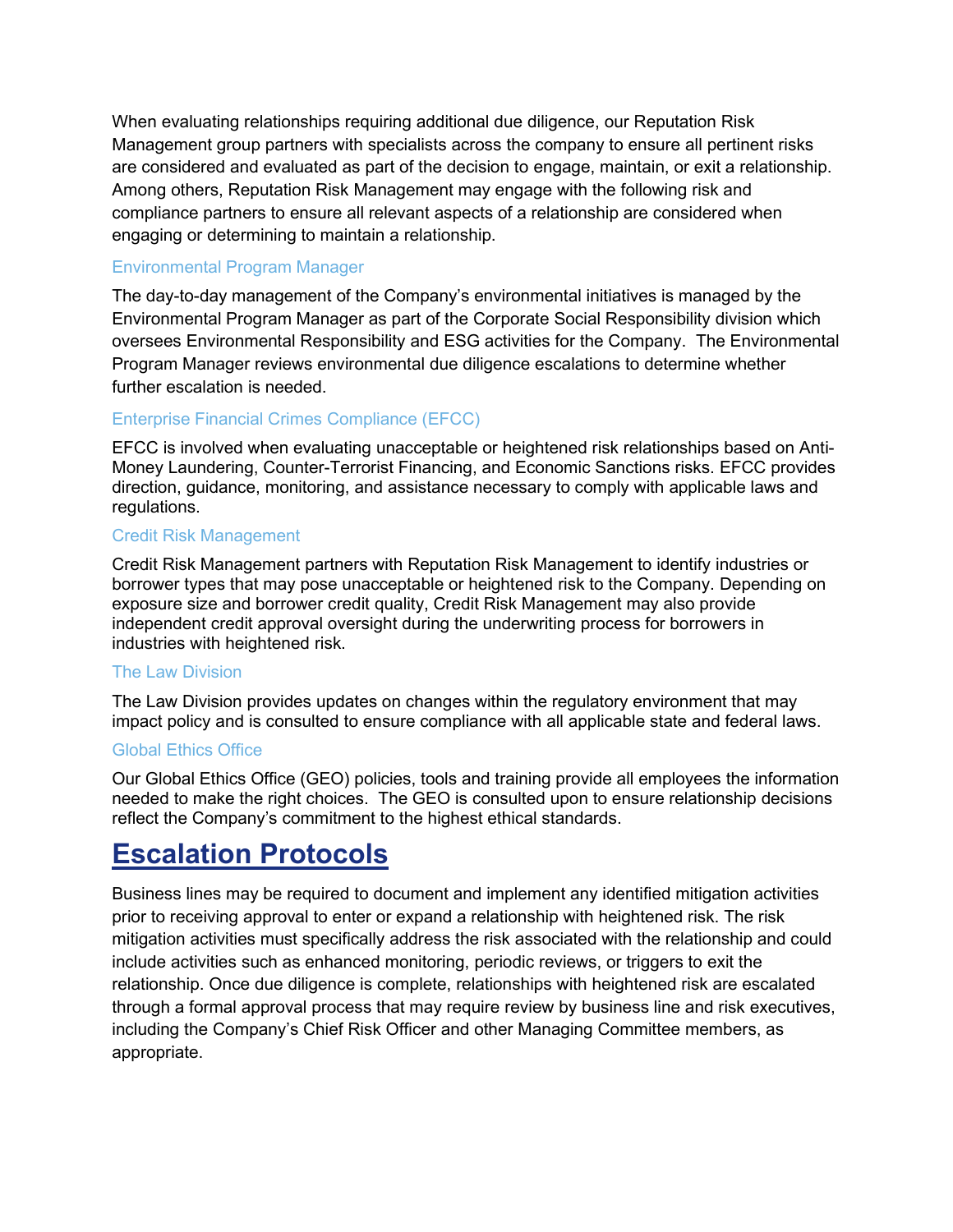# Prohibited Customers

U.S. Bank has identified prohibited relationships that pose an unacceptable risk. Prohibited relationships are not allowed and there are no exceptions. We will not establish Relationships with entities engaged in business that is illegal under state or federal law or are in the following prohibited categories:

#### Marijuana-Related Businesses

United States federal law prohibits the cultivation, distribution, and use of marijuana and, as a federally regulated organization, we adhere to federal law. We maintain the highest standards of legal and regulatory compliance and, we do not bank this industry.

#### Bribery and Corruption

Relationships that pose an unacceptable risk to the Company for Anti-Bribery/Anti-Corruption activities. Reputation Risk Management engages with the Company's Global Ethics Office to determine whether a relationship poses unacceptable risk in this category.

#### Sanctioned Entities

Businesses or Parties owned by, controlled by or acting on behalf of an individual, entity, country or organization on the Specially Designated Nationals List in the United States and/or in violation of Government imposed sanctions designed to protect a jurisdiction from financial crimes. This also includes any person subject to U.S., European Union, Canadian, or United Nations sanctions.

#### Shell Banks

Banks that do not have a physical presence in any country.

#### Illegal Internet Gambling

Any unlicensed business that operates betting on the internet.

#### Private Prisons

Commercial entities that manage or operate for-profit correctional facilities.

#### Project Financing of Long-Term Infrastructure or Industrial Projects

The Company prohibits direct project financing of long-term infrastructure or industrial projects based upon a non-recourse financial structure in which repayment is solely dependent upon the projected cash flow of the project being financed. This does not include certain renewable energy lending activities.

#### Unacceptable Environmental Risk:

Financing customers engaged in the below activities create undue risk and are prohibited:

- Certain Forestry and Logging Activities
	- $\circ$  Any customer who participates in illegal logging activities, including those who collude with, or knowingly purchase timber from illegal logging operations.
	- $\circ$  Logging companies that do not have an explicit policy prohibiting uncontrolled fire as part of their forestry practices.
	- o Any customer who participates in logging in No-Go Zones, Temperate or Boreal Regions without appropriate due diligence or certification.
	- o Forestry operations that negatively impact indigenous people and or dependent communities without the provision of culturally appropriate representation.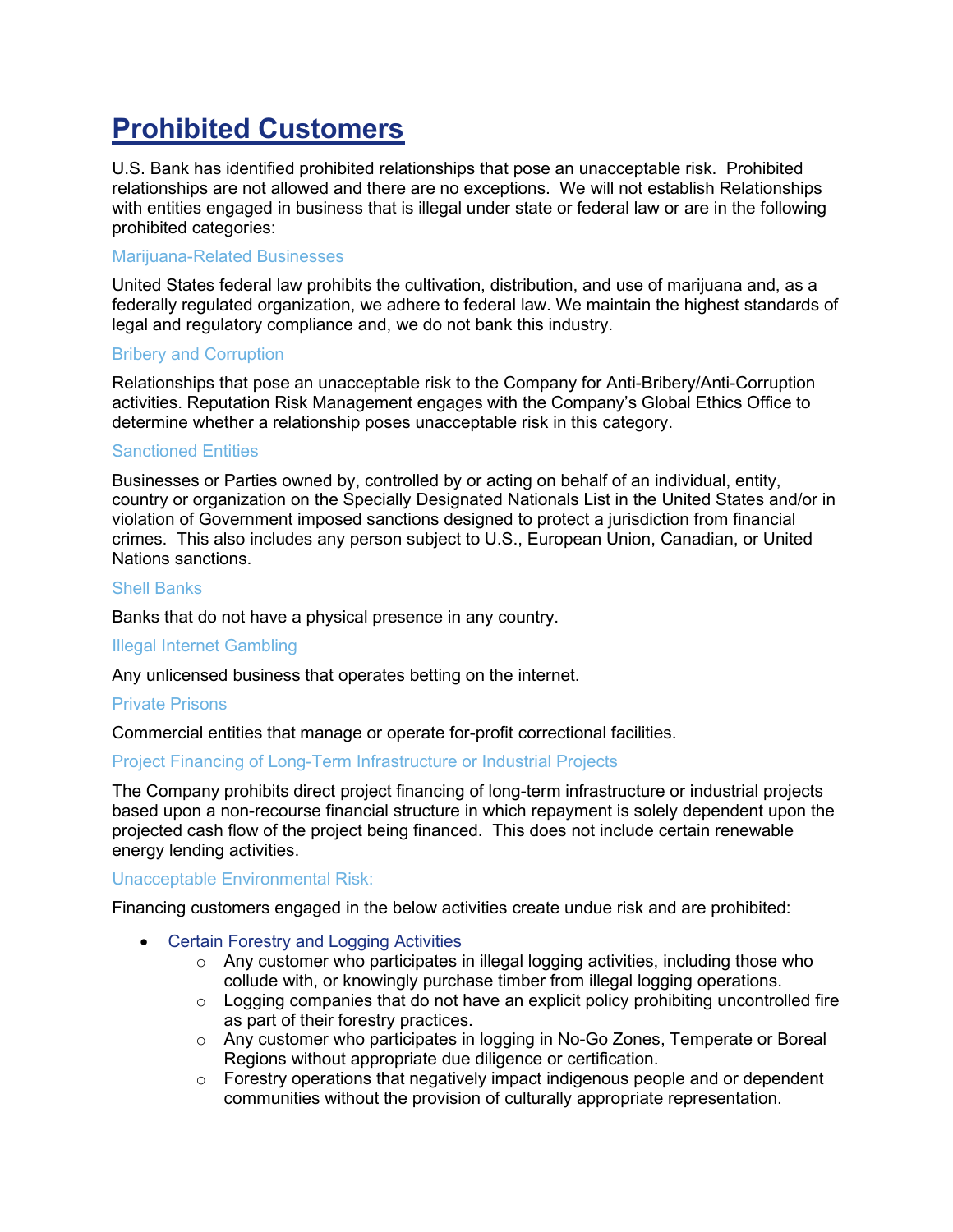# Category 1 Relationships – Significant Potential Risk

Relationships that present potential or actual significant reputation risk may be deemed outside the Company's risk appetite. Entering into a relationship related to the following businesses requires additional due diligence and elevated levels of approval, up to the Company's Chief Risk Officer, and may require appropriate mitigation plans.

#### Virtual Currency – Certain Activities

 Businesses that include serving as a dealer, an exchanger or an administrator for virtual currency, including ATM owners and operators, and entities and funds that derive more than 50% of their revenue from virtual currency businesses, other than the custodial activities included under Category 2 below.

#### **Environmental**

- Mining
	- $\circ$  Relationships involving individual Mountain Top Removal (MTR) projects or coal producers who rely on MTR for anything more than a limited portion of their overall coal production.
	- o Relationships involving the development of new coal mines.

#### **Other**

- Payday Lenders and Auto Title Lenders
- Sexual Encounter Firms
- Adult Entertainment
- Debt Resolution Companies
- For-profit colleges that offer degrees with little intrinsic value due to lack of accreditation. This does not include technical or trade schools.
- Third Party Payment Processors for Debt Resolution Companies
- Life Settlement Funds that allow the holder to cash out a fraction of the estate value
- Unregistered Bearer Shares/Bearer Warrants
- Landlords leasing to a customer who operate marijuana businesses

### Category 2 Relationships – Heightened Potential Risk

Relationships with customers in the following industries present potential or actual heightened reputation risk, which requires appropriate mitigation plans and additional levels of approval through the Reputation Risk Office and business line risk organization prior to entry into a new relationship.

#### Marijuana Related Activity

Direct marijuana-related investments, cross-border transactions, and cannabis funds are reviewed to ensure compliance with Federal, State and jurisdictional laws.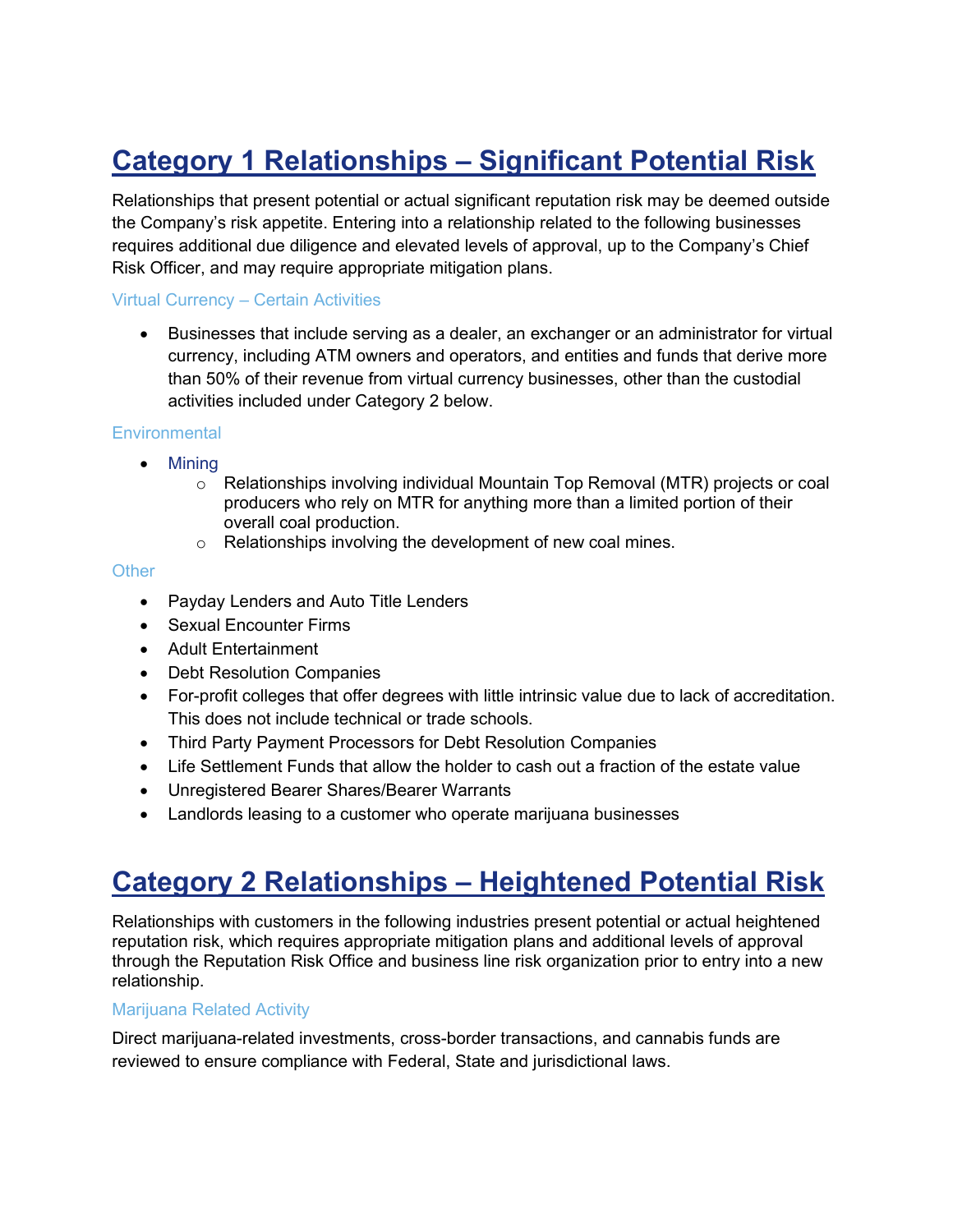#### Virtual Currency – Custody

The custody of cryptocurrency, including the safekeeping of assets, settlement, and related administration activities such as reporting of the custodied assets.

#### Firearms

U.S. Bank does not prohibit relationships with customers based solely on their status as a business or other entity engaged in the manufacture, distribution, or sale of firearms or firearms accessories. However, specific due diligence for retailers, distributors and manufacturers of firearms or firearms accessories is intended to ensure that they are doing business in compliance with state and federal laws and regulations.

#### Financing Munitions

Loans for the purpose of financing munitions for use by foreign entities in active military conflicts/engagements.

#### **Environmental**

- Coal Power Plant Construction
	- $\circ$  Instances where the customer is constructing a new coal-fired power plant, but U,S. Bank is not participating in financing or directly linked to the project. Refer to Project Financing section above for prohibited activity.
- Logging Operations
	- $\circ$  Relationships with customers involved in logging or other extractive operations in large intact forests or primary forests that hold high conservation values without certification that these operations are managed using standard sustainable forest management practices and that conservation values are not degraded.
- Fossil Fuels
	- $\circ$  Fossil fuel transportation customers involved in controversial projects or with customers that do not have well-defined policies on spills. In addition, fossil fuel transportation relationships involved in spills that have resulted in fines, protests, or media attention.
	- $\circ$  Fossil fuel extraction relationships where 1) More than 10% of extraction is in any of the following individual location types: Arctic; Offshore; Oil Sands; 2) If extraction is negatively affecting local communities; or 3) If waste product from their operations is disposed of using controversial methods or methods that negatively affect local communities or the environment.
- History of environmental negligence or non-compliance with rules and regulations
	- $\circ$  Relationships with a recent history or a pattern of material non-compliance with environmental rules and regulations.

#### **Other**

- Principal Money Service Businesses
- Loans to Political Parties/Candidates, excluding loans for personal purposes.
- Landlords leasing to a customer type/activity outlined within this policy statement (nonmarijuana related)